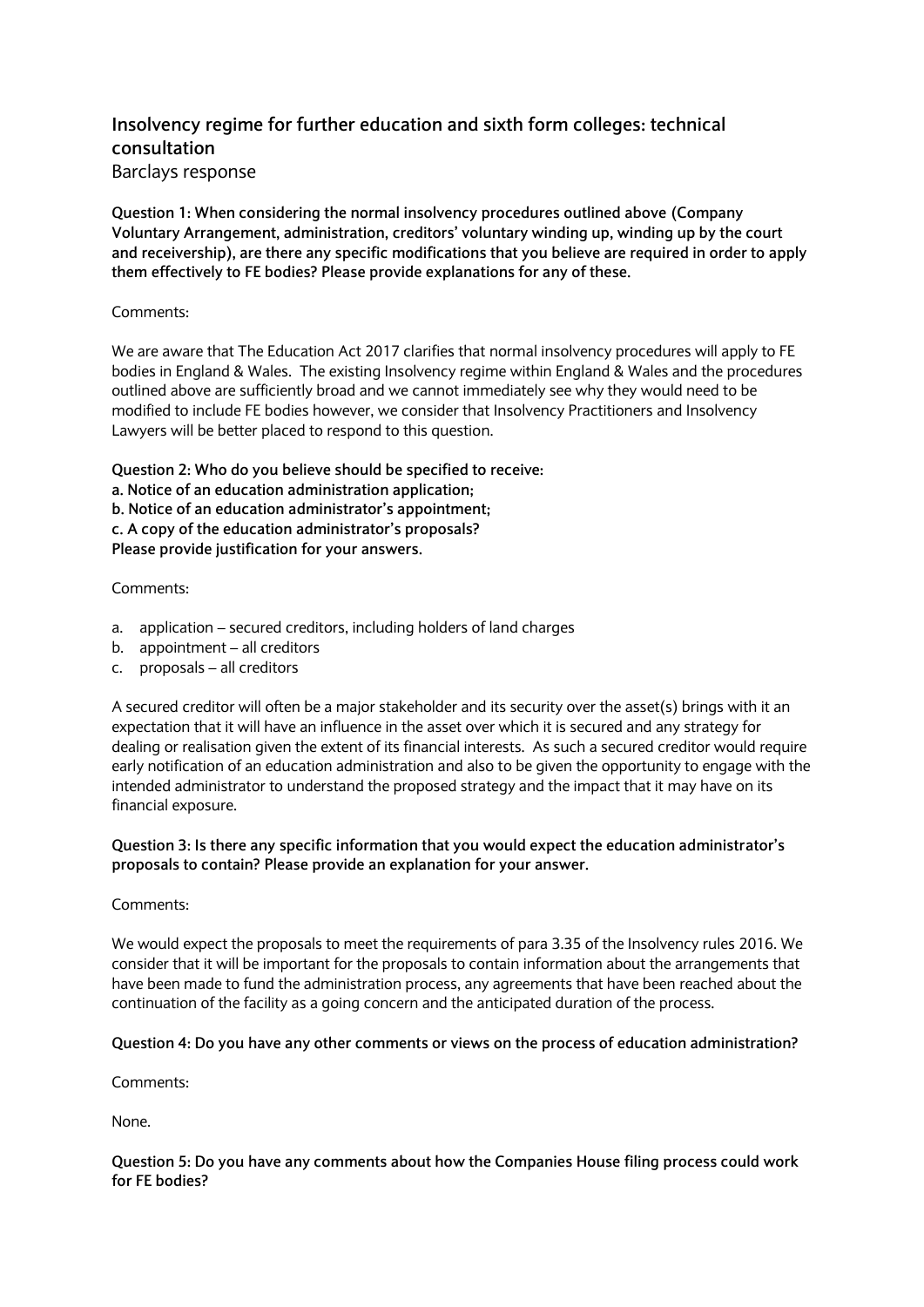#### **Comments:**

We consider that it will be important to have a public notification of the appointments and similar publication of information aligned to the requirements of the Insolvency Act 1986. Companies House may not be the appropriate forum for publication if the entities are not incorporated however, we note that this is under consideration.

#### **Question 6: What particular aspects or issues would you find it useful for the guidance for governors to cover?**

#### Comments:

We consider that quidance equivalent to that currently available to directors of Corporates, explaining the various insolvency options, detailing their role(s), obligations and responsibilities and how these change as the likelihood of insolvency increases would be important.

Details of trade bodies that could suggest suitable professional advisors may be also be beneficial to Governors.

**Question 7: Do you have views on how monitoring and intervention can be further improved to identify cases of financial distress and work with those colleges to improve their financial position and avoid insolvency? (Please be clear whether you are responding in relation to colleges in England or colleges in Wales).**

#### Comments:

Colleges in England produce a number of pieces of financial information that can help monitor their performance and help identify potential cases of financial distress.

Audited financial statements and rolling forecasts are produced in statutory format annually. These are often supplemented by management accounts on a more frequent basis (usually quarterly and sometimes more frequently than that).

This information is used by college managers to plan and monitor performance and also by other stakeholders (including college governors, the Education and Skills Funding Agency ('ESFA') and lenders) to ensure the college remains on track with the plan that they have supported.

Colleges will often use a set of Key Performance Indicators ('KPIs') to help with the monitoring of their performance. This usually includes the sector's financial health grading system and any financial covenants included in borrowing arrangements with lenders.

Improving the quality of this financial information (and the KPIs contained within) will help all stakeholders better identify potential financial distress.

### **Update the financial health grading system to have a greater emphasis on liquidity, cashflow and the capacity to service financial obligations**

- The ESFA's financial health grading system takes financial inputs from a college to allocate scores against profitability, solvency and gearing.
- Of these, a greater emphasis should be placed upon solvency. This should include the current liquidity (cash available) of the college, its cashflow (how income and expenditure relates to cash) and how that cashflow is available to service financial obligations.
- A profitable college with low gearing could still run out of cash and the financial health grading system should reflect this.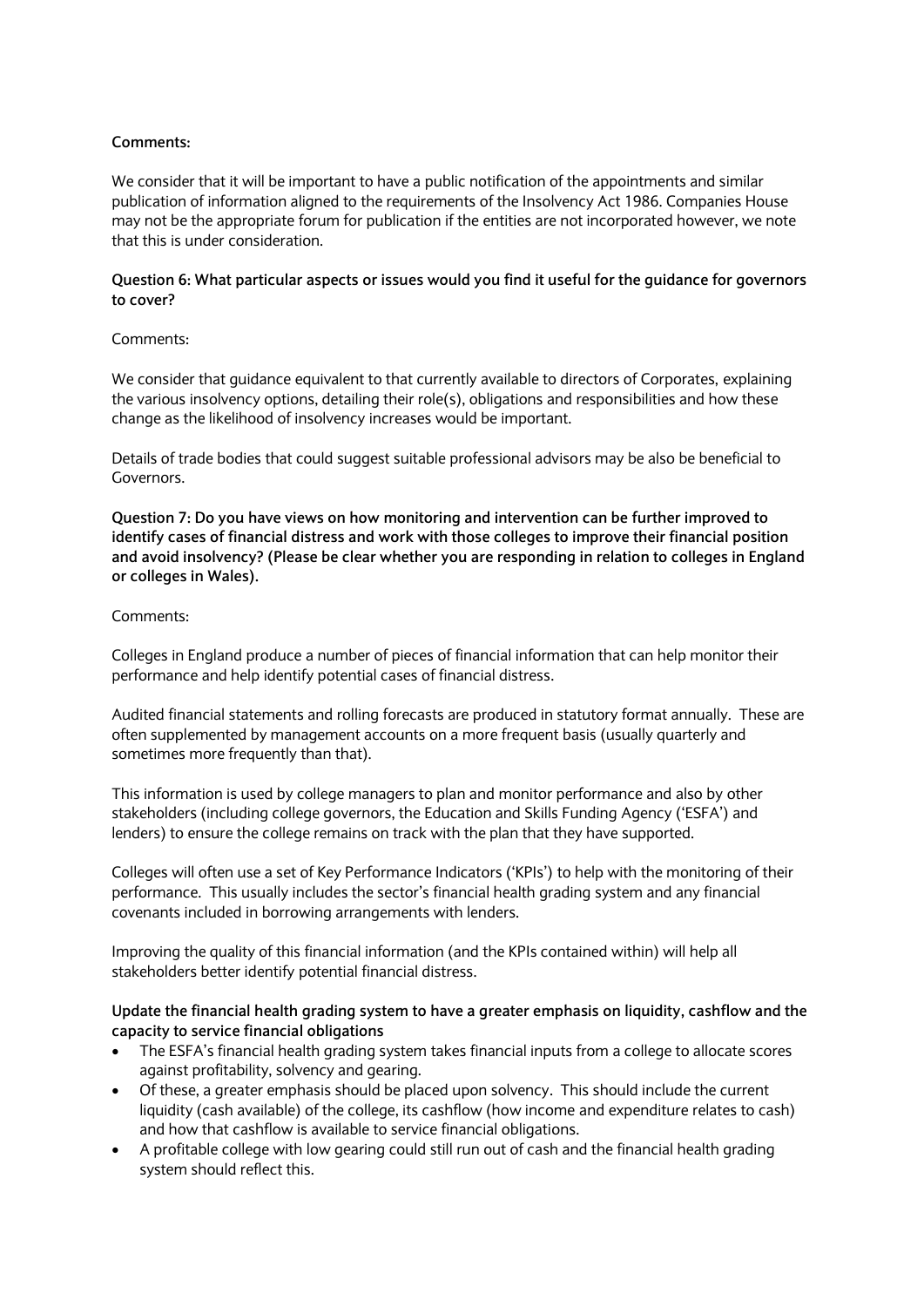- Any gearing measure should be operational and not asset based. Gearing should measure borrowing as a ratio against cashflow, not income.
- Currently, a lot of emphasis is placed on historic financial health. A college could be viewing itself as having Outstanding financial health based on the last published audited financial statements. These could be up to 17 months old and in the meantime the college could have depleted cash and now be facing financial distress.
- A forward looking financial health grading system would be a better way to identify cases of potential financial distress. Trend analysis could also be applied to highlight a deteriorating position.
- Ideally the financial health grading system should factor in the headroom to compliance with loan covenants. A breach of loan terms could result in a lender making demand for repayment in full which could create an immediate issue of solvency. Such breaches (actual or forecast) should be considered as an automatic referral trigger to the ESFA.
- The financial health grading system should also include a measure of a college's capacity to raise additional finance as this often addresses solvency issues. This measure should take into consideration factors such as available unencumbered assets available for security and restrictions in existing borrowing arrangements.
- Overdrafts and working capital facilities are indications of a liquidity issue and so agreement of these facilities could be a trigger for ESFA approval as could borrowing of any facility that would take gearing over a pre-specified level.

# **Subject financial plans to sensitivity and stress testing with an emphasis on liquidity, cashflow and the capacity to service financial obligations**

- The financial plan should set out the college's strategy in financial terms. Plans should have a focus on liquidity, ensuring that a College has access to the cash it needs to fund its operations at all points through the annual cycle and with an acceptable degree of headroom to cope with unforeseen headwinds.
- All financial plans should be subject to sensitivity analysis and stress testing. This should involve flexing the key assumptions around income and expenditure to see at what point issues of solvency arise.
- College managers should build this into their plans (if the statutory format of the plans is not set up to allow it). Where sensitivity highlights solvency issues college managers should have mitigation strategies in place which are articulated and modelled in the plan.

# **Encourage adoption of more effective management accounts and rolling 12 month cashflow forecasts**

- Effective management accounts provide a clear view of performance against an approved plan and provide updated forecasts based on that performance.
- Effective management accounts should be straightforward for the users of those accounts to read and interpret (for colleges this includes senior managers, governors, the ESFA and lenders). Usually this involves a single-page dashboard which clearly shows where the college is on or off track and highlights any risks (particularly around liquidity). Commentary and more detailed financials usually then support this dashboard. Readers should not have to interrogate the detail to find issues or risks, these should be highlighted clearly on the dashboard.
- Frequency of management accounts production should be proportionate for the position the college is in. A college with liquidity issues or undergoing significant transformation should produce accounts with greater frequency (at least monthly and should be refreshing cashflow forecasts more frequently than that).
- The lag between a period end and production of management accounts should be as short as possible. The fresher the data the more effective management action will be as a result.
- Management accounts should contain key performance indicators that allow the college to assess performance vs the approved plan. Some of these will be leading indicators (such as enrolment numbers) but ultimately the focus should be on liquidity and cashflow. From the planning process a